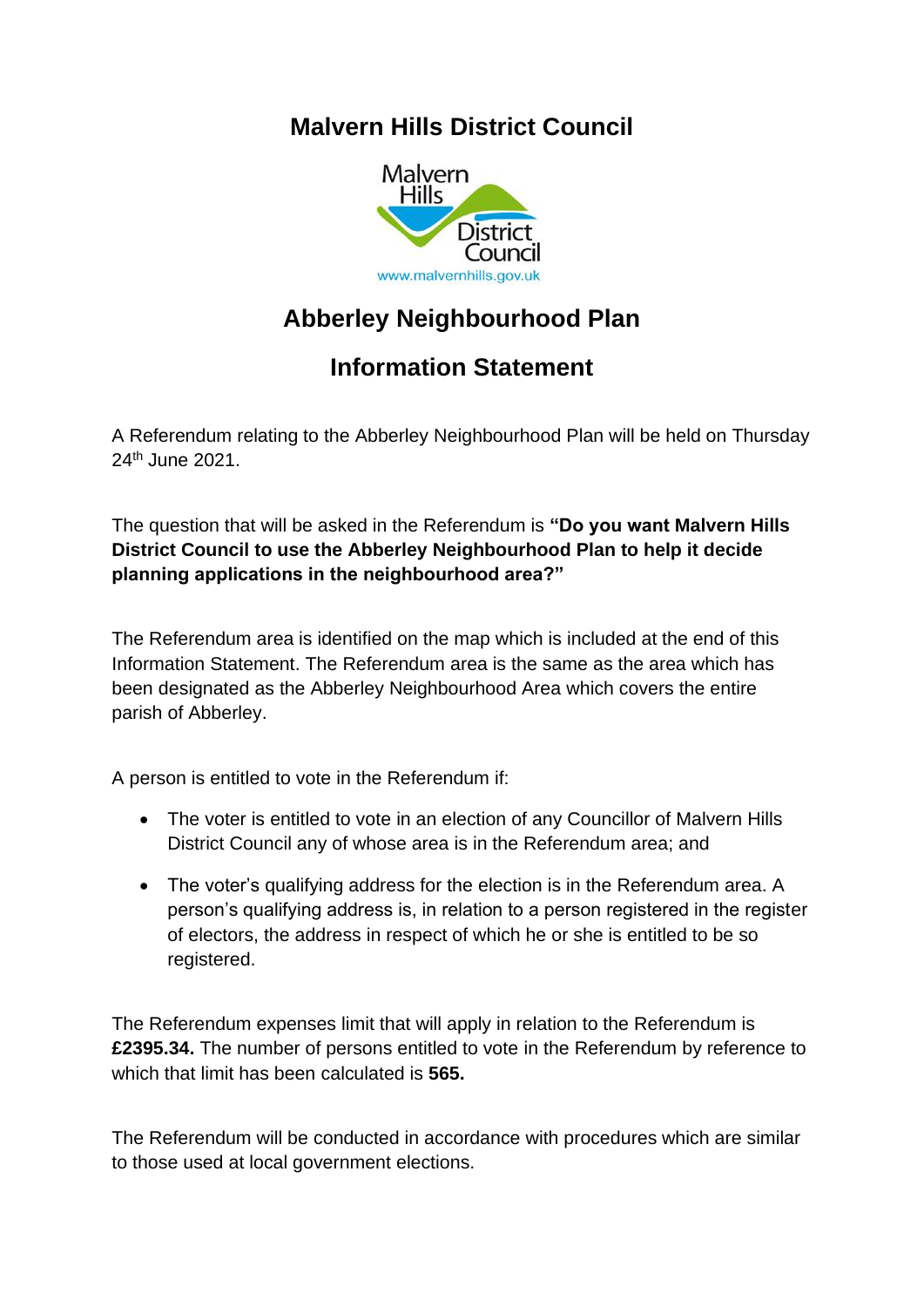A copy of the specified documents, that is those documents listed below, may be inspected on the District Council's website at [https://www.malvernhills.gov.uk/planning/planning-policy/neighbourhood](https://www.malvernhills.gov.uk/planning/planning-policy/neighbourhood-planning/abberley-neighbourhood-plan)[planning/abberley-neighbourhood-plan](https://www.malvernhills.gov.uk/planning/planning-policy/neighbourhood-planning/abberley-neighbourhood-plan)

A copy of the documents will also be available for inspection by appointment with Customer Services at The Council House, Avenue Road, Malvern, WR14 3AF. Please call 01684 862413 to make an appointment.

The specified documents are:

- The draft Abberley Neighbourhood Plan, as modified;
- The report of the independent examiner into the draft Abberley Neighbourhood Plan;
- Copies of the written representations submitted to the independent examiner;
- A Decision Statement of Malvern Hills District Council's satisfaction that the draft Abberley Neighbourhood Plan meets the basic conditions specific by statue and complies with the provision made by or under Section 38A and 38B of the Planning and Compulsory Purchase Act 2004;
- A statement that sets out general information as to Town and Country Planning including Neighbourhood Planning and the Referendum;
- Map of the Abberley Neighbourhood Plan Area.

Andy Baldwin Counting Officer Malvern Hills District Council Council House Avenue Road Malvern WR14 3AF